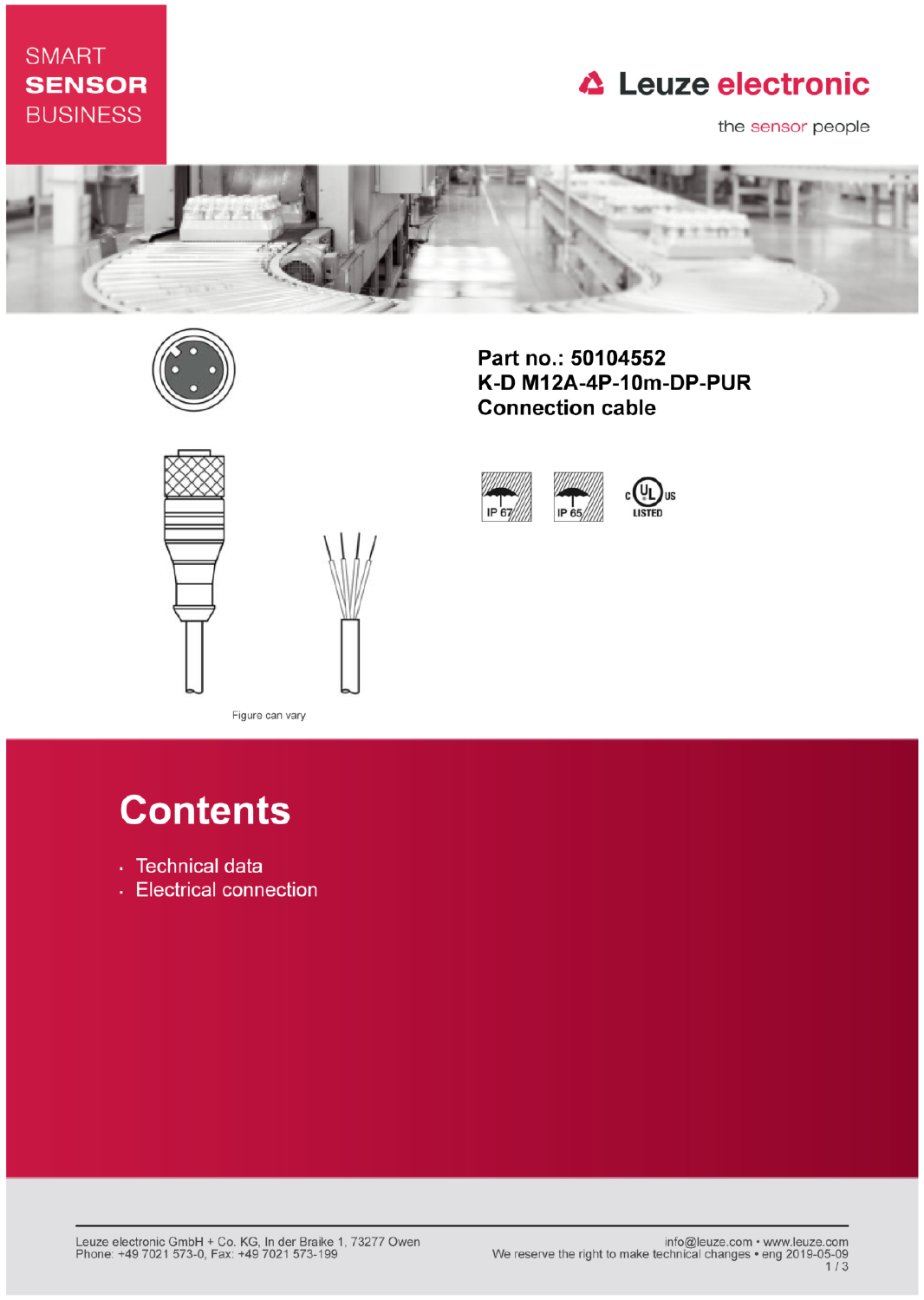### Part no.: 50104552 – K-D M12A-4P-10m-DP-PUR – Connection cable

#### **Technical data**

| <b>Electrical data</b>                  |                                                                                                                                                                                                                            |
|-----------------------------------------|----------------------------------------------------------------------------------------------------------------------------------------------------------------------------------------------------------------------------|
| <b>Performance data</b>                 |                                                                                                                                                                                                                            |
| Operating voltage                       | 24 V DC ±25%                                                                                                                                                                                                               |
|                                         |                                                                                                                                                                                                                            |
| <b>Connection</b>                       |                                                                                                                                                                                                                            |
| <b>Connection 1</b>                     |                                                                                                                                                                                                                            |
| Type of connection                      | Connector                                                                                                                                                                                                                  |
| Thread size                             | M <sub>12</sub>                                                                                                                                                                                                            |
| Type                                    | Female                                                                                                                                                                                                                     |
| Handle body material                    | <b>PUR</b>                                                                                                                                                                                                                 |
| No. of pins                             | 4-pin                                                                                                                                                                                                                      |
| Encoding                                | A-coded                                                                                                                                                                                                                    |
| Design                                  | Axial                                                                                                                                                                                                                      |
| Connector, LED                          | Yes                                                                                                                                                                                                                        |
| Lock                                    | Screw fitting, nickel-plated diecast zinc, recommended torque 0.6<br>Nm, self-locking                                                                                                                                      |
| <b>Connection 2</b>                     |                                                                                                                                                                                                                            |
| Type of connection                      | Open end                                                                                                                                                                                                                   |
| <b>Cable properties</b>                 |                                                                                                                                                                                                                            |
| Number of conductors                    | 4 Piece(s)                                                                                                                                                                                                                 |
| Wire cross section                      | $0.34 \, \text{mm}^2$                                                                                                                                                                                                      |
| <b>AWG</b>                              | 22                                                                                                                                                                                                                         |
| Sheathing color                         | <b>Black</b>                                                                                                                                                                                                               |
| Shielded                                | <b>No</b>                                                                                                                                                                                                                  |
| Silicone-free                           | Yes                                                                                                                                                                                                                        |
| Cable design                            | Connection cable (open on one end)                                                                                                                                                                                         |
| Cable diameter (external)               | 4.7 mm                                                                                                                                                                                                                     |
| Cable length                            | 10,000 mm                                                                                                                                                                                                                  |
| Sheathing material                      | <b>PUR</b>                                                                                                                                                                                                                 |
| Wire insulation                         | <b>PP</b>                                                                                                                                                                                                                  |
| Traverse rate                           | Max. 3.3 m/s with horiz. traverse path of 5m and and max. accelera-<br>tion of $5m/s^2$                                                                                                                                    |
| Suitability for drag chains             | Yes                                                                                                                                                                                                                        |
| Properties of the outer sheathing       | Free of CFC, cadmium, silicone, halogen and lead, matt, low-<br>adhesion, abrasion-resistant, easily machine-processable                                                                                                   |
| Resistance of the outer sheathing       | Hydrolysis and microbe resistant, good oil, gasoline and chemical<br>resistance in accordance with VDE 0472 part 803 test B, flame re-<br>tardant in accordance with UL 1581 VW1 / CSA FT1 / IEC 60332-1,<br>IEC 60332-2-2 |
| Torsion suitability                     | ±180° / m (max. 2 mio. cycles with 35 cycles / min)                                                                                                                                                                        |
|                                         |                                                                                                                                                                                                                            |
| <b>Mechanical data</b>                  |                                                                                                                                                                                                                            |
| Bending cycles                          | 5,000,000 Piece(s)                                                                                                                                                                                                         |
| Bending radius, flexible laying, min.   | Min. 10 x cable diameter                                                                                                                                                                                                   |
| Bending radius, stationary laying, min. | Min. 5 x cable diameter                                                                                                                                                                                                    |
|                                         |                                                                                                                                                                                                                            |
| <b>Operation and display</b>            |                                                                                                                                                                                                                            |
| Number of LEDs                          | 1 Piece(s)                                                                                                                                                                                                                 |
|                                         |                                                                                                                                                                                                                            |
| <b>Environmental data</b>               |                                                                                                                                                                                                                            |